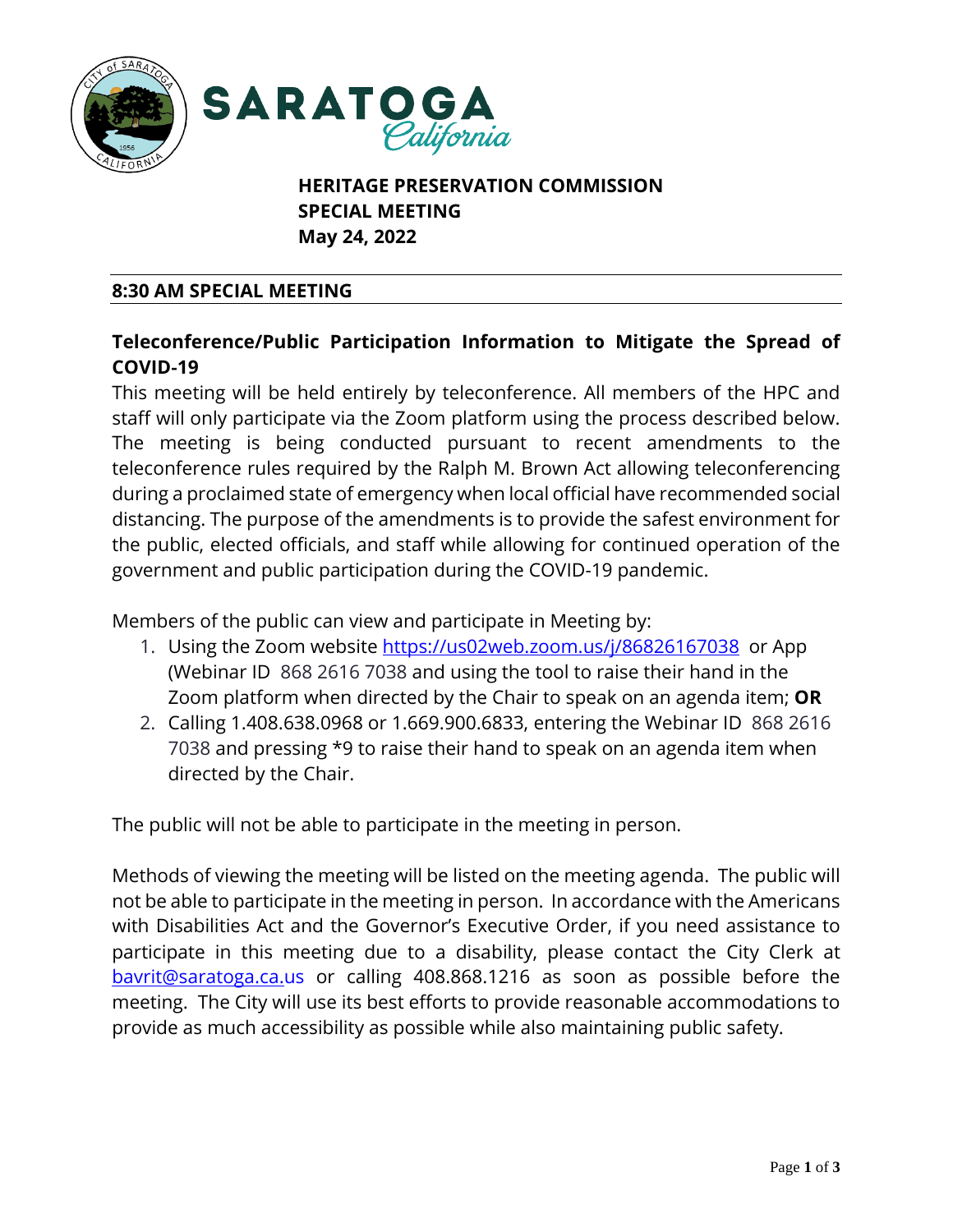# **1. Site Visit(s)**

A. None

# **2. Call to Order**

**3. Roll Call-** Sharon Boyce-Bender, Marie Lopresto, Rina Shah, and Priya Shastri

# **4. Oral Communications**

Any member of the public may address the Commission about any matter not on the agenda for this meeting for up to three minutes. Commissioners may not comment on the matter but may choose to place the topic on a future agenda.

### **5. Approval of the April 12, 2022 and April 26, 2022 minutes**

04-12-2022 Heritage [Preservation Commission Agenda DRAFT MINUTES](https://legistarweb-production.s3.amazonaws.com/uploads/attachment/pdf/1384689/04-12-2022__Heritage_Preservation_Commission_Agenda_DRAFT_MINUTES.pdf) 04-26-2022 [Heritage Preservation Commission special](https://legistarweb-production.s3.amazonaws.com/uploads/attachment/pdf/1384690/04-26-2022__Heritage_Preservation_Commission_SPECIAL_Agenda_meeting_DRAFT_Minutes.pdf) meeting Agenda DRAFT [Minutes.](https://legistarweb-production.s3.amazonaws.com/uploads/attachment/pdf/1384690/04-26-2022__Heritage_Preservation_Commission_SPECIAL_Agenda_meeting_DRAFT_Minutes.pdf)

#### **6. New Business**

A. None

### **7. Staff Comments**

### **8. Old Business**

A. 13514 Hammons Avenue (Continued from the April 12, 2022 meeting) [13514 Hammons Avenue Memo](https://legistarweb-production.s3.amazonaws.com/uploads/attachment/pdf/1384686/13514_Hammons_Avenue_HPC_Memo_05242022__CR__DP_.pdf) Attachment 2- [Updated HRE dated April 18, 2022](https://legistarweb-production.s3.amazonaws.com/uploads/attachment/pdf/1383981/Attachment_2-_Updated_HRE_13514_Hammons_Avenue_Saratoga.pdf) Attachment 3- [Memo with attachments from April 12, 2022 HPC](https://legistarweb-production.s3.amazonaws.com/uploads/attachment/pdf/1383980/Attachment_3-_Memo_with_attachments_from_April_12__2022_HPC_Meeting.pdf)  **[Meeting](https://legistarweb-production.s3.amazonaws.com/uploads/attachment/pdf/1383980/Attachment_3-_Memo_with_attachments_from_April_12__2022_HPC_Meeting.pdf)** Attachment 4- [Letter from former HPC members dated April 25, 2022](https://legistarweb-production.s3.amazonaws.com/uploads/attachment/pdf/1383979/Attachment_4-Letter_to_Council_HPC__Staff_re_Hammons.pdf)

### **9. Commission Items**

#### **10.Adjournment**

In compliance with the Americans with Disabilities Act, if you are a disabled person and you need a disability-related modification or accommodation to participate in this meeting, please contact the City Clerk's Office at (408) 868-1216 or [bavrit@saratoga.ca.us](mailto:bavrit@saratoga.ca.us) Requests must be made as early as possible and at least one full business day before the start of the meeting.